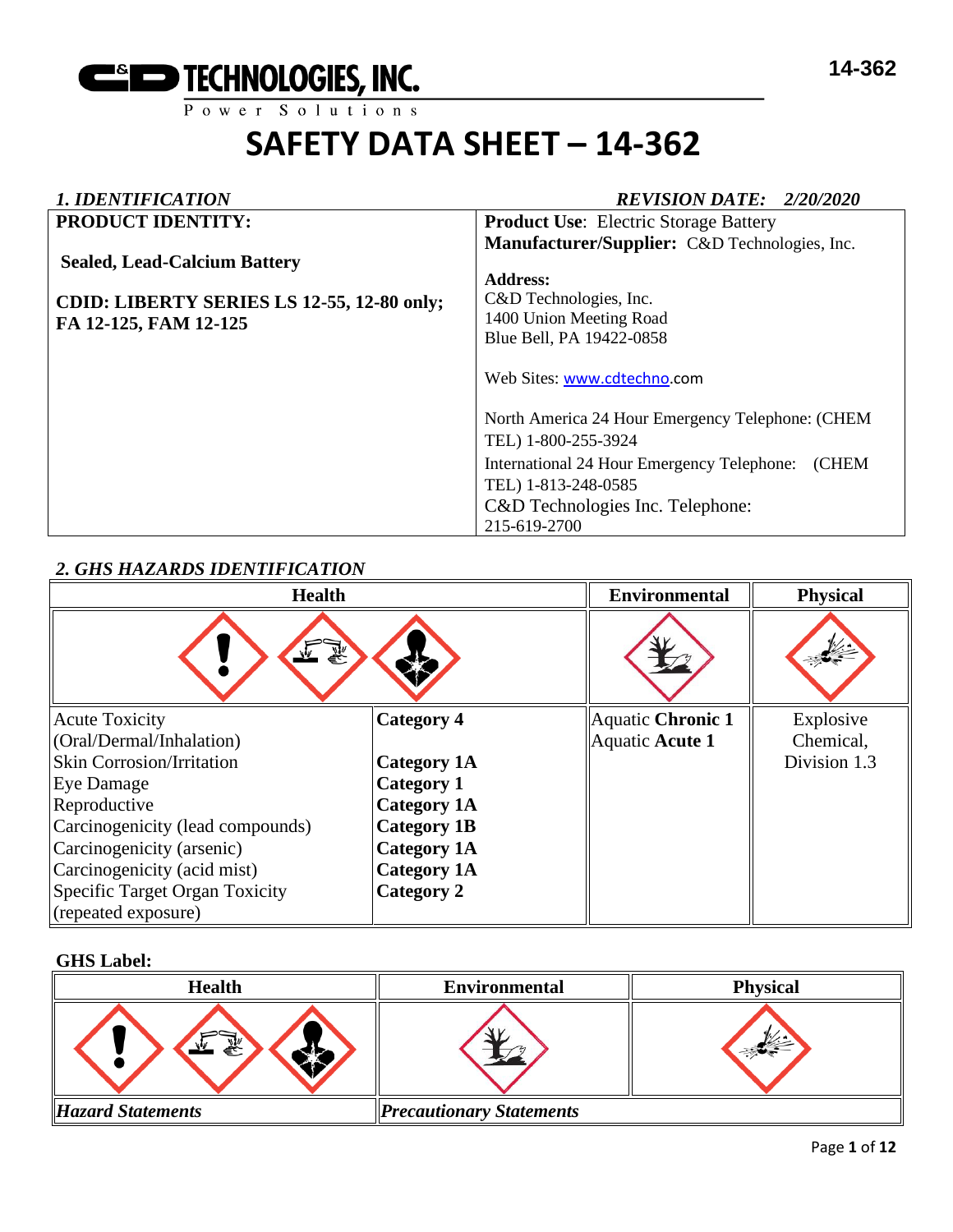

| DANGER!                                           | Obtain special instructions before use.<br>Do not handle until all safety precautions have been read and understood.                       |
|---------------------------------------------------|--------------------------------------------------------------------------------------------------------------------------------------------|
| Harmful if swallowed, inhaled, or in contact      | Wash thoroughly after handling.                                                                                                            |
| with skin.                                        | Do not eat drink or smoke when using this product.                                                                                         |
| Acid causes severe skin burns and eye             | Avoid contact during pregnancy/while nursing.                                                                                              |
| damage.                                           | Wear protective gloves/protective clothing, eye protection/face protection.                                                                |
| May damage fertility or the unborn child if       | Use only outdoors or in a well-ventilated area.                                                                                            |
| ingested or inhaled.                              | Avoid contact with internal acid.<br>Do not breathe dust/fume/gas/mist/vapors/spray.                                                       |
| May cause harm to breast-fed children.            | Keep away from heat/sparks/open flames/hot surfaces. No smoking                                                                            |
| May cause cancer if ingested or inhaled.          | <b>IF SWALLOWED OR CONSUMED:</b> rinse mouth.                                                                                              |
| Causes skin irritation, serious eye damage.       | Do NOT induce vomiting. Call a poison center/doctor if you feel unwell.                                                                    |
| Contact with internal components may cause        | IF ON CLOTHING OR SKIN (or hair): Remove/Take off immediately all contaminated                                                             |
| irritation or severe burns.                       | clothing and wash it before reuse. Rinse skin with water/shower.                                                                           |
| Causes damage to central nervous system,          | <b>IF INHALED:</b> Remove person to fresh air and keep comfortable for breathing.<br>Immediately call a POISON CENTER or doctor/physician. |
| blood and kidneys through prolonged or            | <b>IF IN EYES:</b> Rinse cautiously with water for several minutes.                                                                        |
|                                                   | Remove contact lenses, if present and easy to do. Continue rinsing.                                                                        |
| repeated exposure if ingested or inhaled.         | If exposed/concerned, or if you feel unwell seek medical attention/advice.                                                                 |
| Irritating to eyes, respiratory system, and skin. | Store locked up, in a well-ventilated area, in accordance with local and national                                                          |
| May form explosive air/gas mixture during         | regulation.                                                                                                                                |
| charging.                                         | Dispose of contents/container in accordance with local and national regulation                                                             |
| Explosive, fire, blast or projection hazard.      | Keep out of reach of children.                                                                                                             |

| <b>HEALTH HAZARDS</b>            |             |                                                |
|----------------------------------|-------------|------------------------------------------------|
| <b>Acute Toxicity</b>            | Signal Word | <b>Hazard Statement</b>                        |
| Oral A.1 (6)                     | Warning     | H302: Harmful if swallowed                     |
| Dermal A.1 $(5)$                 | Warning     | H312: Harmful in contact with skin             |
| Inhalation A.1 $(5)$             | Warning     | H332: Harmful if inhaled                       |
|                                  |             |                                                |
| Skin Irritation                  |             |                                                |
| A.2(2)                           | Warning     | H315: Causes skin irritation                   |
| <b>Skin Corrosion</b>            |             |                                                |
| A.2 (1A.1B.1C)                   | Danger      | H314: Causes serious skin burns and eye damage |
| Serious Eye Damage               |             |                                                |
| A.3(1)                           | Danger      | H318: Causes serious eye damage                |
| Eye Irritation                   |             |                                                |
| A.3 (2A)                         | Warning     | H319: Causes serious eye irritation            |
| <b>Respiratory Sensitization</b> |             |                                                |
| A.4 (1A, 1B)                     | Danger      | H334: May cause allergy or asthma symptoms or  |
|                                  |             | breathing difficulties if inhaled              |
| <b>Skin Sensitization</b>        |             |                                                |
| A.4 (1A, 1B)                     | Warning     | H317: May cause an allergic skin reaction      |
| <b>Germ Cell Mutagenicity</b>    |             |                                                |
| $A.5$ (1A, 1B)                   | Danger      | H:340: May cause genetic defects               |
| A.5(2)                           | Warning     | H341: Suspected of causing genetic defects     |
| Carcinogenicity                  |             |                                                |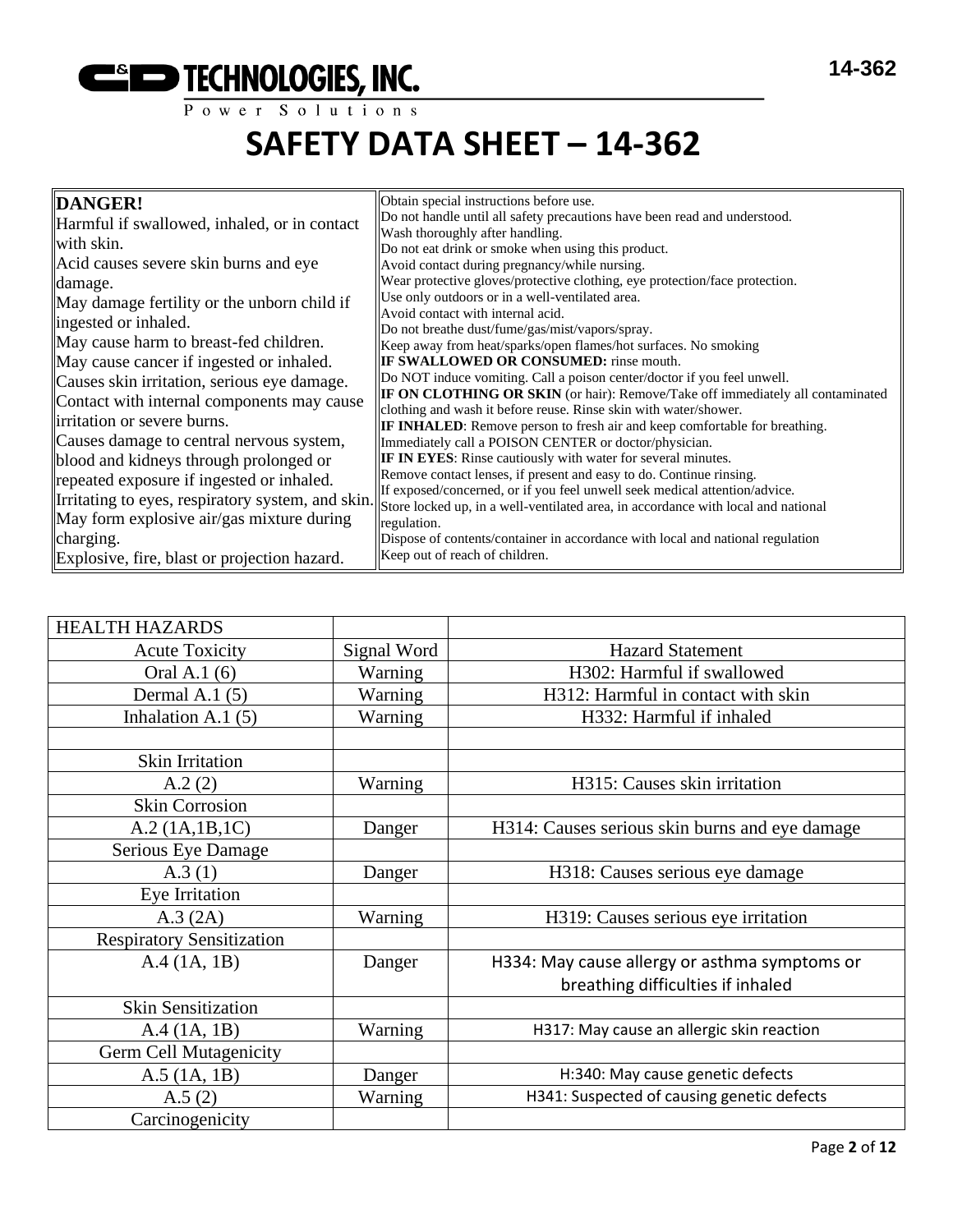

| $A.6$ (1A, 1B)                                           | Danger  | H350: May cause cancer                                     |
|----------------------------------------------------------|---------|------------------------------------------------------------|
| A.6(2)                                                   | Warning | H351: Suspected of causing cancer                          |
| <b>Reproductive Toxicity</b>                             |         |                                                            |
| A.7(1A, 1B)                                              | Danger  | H360: May damage fertility or the unborn child.            |
| A.7(2)                                                   | Warning | H361: Suspected of damaging fertility or the unborn child. |
| <b>Specific Target Organ Toxicity</b><br>Single Exposure |         |                                                            |
| A.8(1)                                                   | Danger  | H370: Causes damage to organs                              |
| A.8(2)                                                   | Warning | H371: May cause damage to organs                           |
| <b>Specific Target Organ Toxicity</b>                    |         |                                                            |
| Repeated or Prolonged Exposure                           |         |                                                            |
| A.9(1)                                                   | Danger  | H372: Causes damage to organs                              |
| A.9(2)                                                   | Warning | H373: May cause damage to organs                           |
| <b>Aspiration Hazard</b>                                 |         |                                                            |
| A.10(1)                                                  | Danger  | H304: May be fatal if swallowed and enters airways         |
| ENVIRONMENTAL HAZARDS                                    |         |                                                            |
| <b>Aquatic Toxicity Acute</b>                            |         |                                                            |
| 1.1                                                      | Warning | H400: Very toxic to aquatic life                           |
| <b>Aquatic Toxicity Chronic</b>                          |         |                                                            |
| 2.1                                                      | Warning | H410: Very toxic to aquatic life with long lasting effects |

# *3. \*COMPOSITION / INFORMATION ON INGREDIENTS*

| <b>INGREDIENTS</b> (Chemical/Common Names):       | CAS No.:  | $%$ by Wt: |
|---------------------------------------------------|-----------|------------|
| Lead, Lead Compounds                              | 7439-92-1 | $60 - 71$  |
| Sulfuric Acid/Battery Electrolyte 1.300 sg 40% wt | 7664-93-9 | $6-9$      |
| (H2SO4/H2O)                                       |           |            |
| Tin                                               | 7440-31-5 | < 0.1      |
| Aluminum                                          | 7429-90-5 | < 0.01     |
| Copper                                            | 7440-50-8 | < 0.01     |
| NON-HAZARDOUS INGREDIENTS                         |           |            |
| Water                                             | 7732-18-5 | $14-16$    |
| Calcium                                           | 7440-70-2 | 0.01       |
| <b>Inert Components</b>                           | N/A       | $7-12$     |

# *4. FIRST AID MEASURES*

# **INHALATION:**

Sulfuric Acid: Remove to fresh air immediately. If not breathing, give artificial respiration. If breathing is difficult, give oxygen. Consult a physician.

Lead: Remove from exposure, gargle, wash nose and lips; consult physician.

# **INGESTION:**

Sulfuric Acid: Give large quantities of water; Do NOT induce vomiting or aspiration into the lungs may occur and can cause permanent injury or death; consult physician.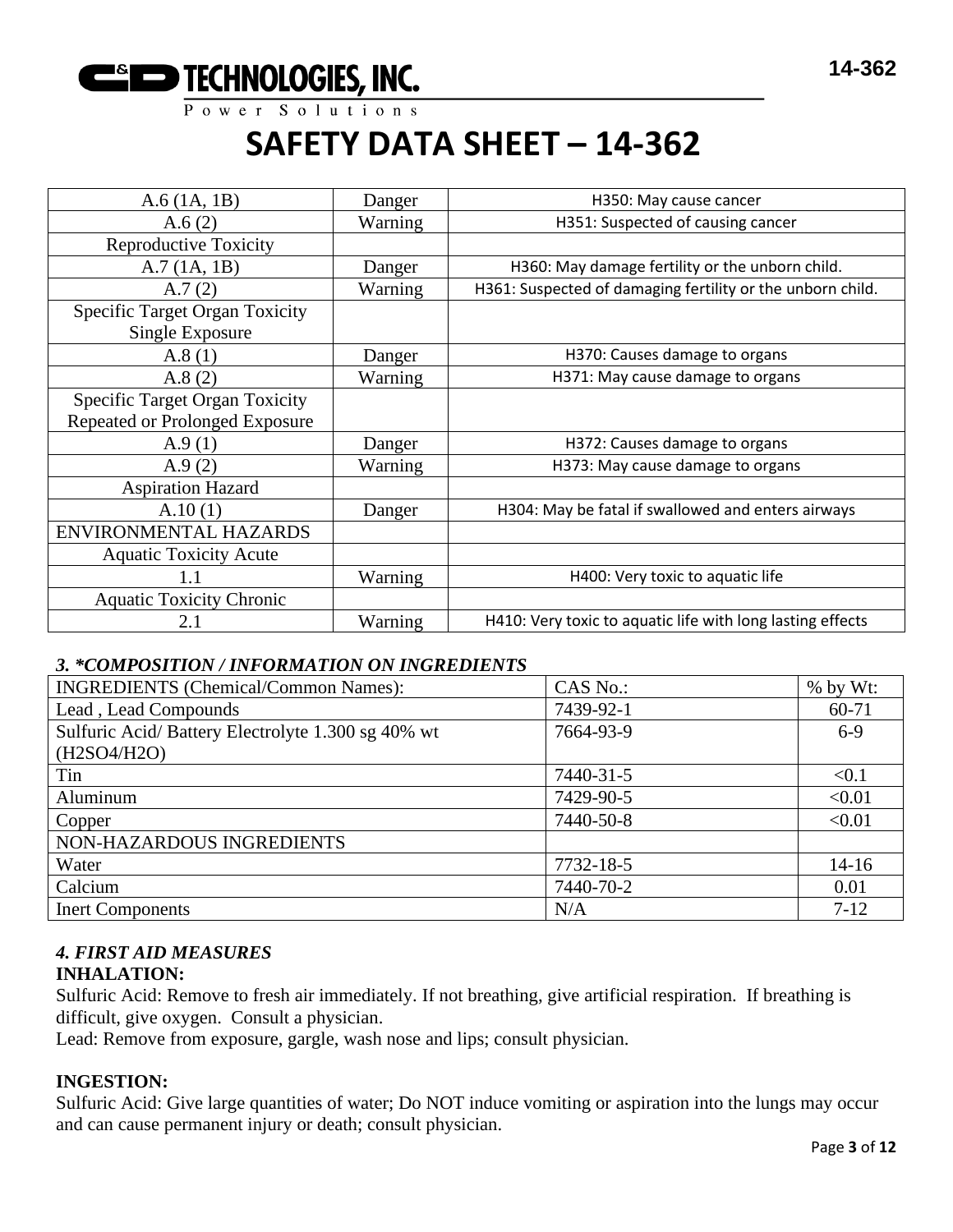

# **SAFETY DATA SHEET – 14-362**

Lead: Consult physician immediately.

# **SKIN:**

Sulfuric Acid: Flush with large amounts of water for at least 15 minutes; remove contaminated clothing completely, including shoes. If symptoms persist, seek medical attention. Wash contaminated clothing before reuse. Discard contaminated shoes.

Lead: Wash immediately with soap and water.

# **EYES:**

Sulfuric Acid and Lead: Flush immediately with large amounts of water for at least 15 minutes while lifting lids; Seek immediate medical attention if eyes have been exposed directly to acid.

# *5. FIRE FIGHTING MEASURES*

**Flash Point:** Not Applicable **Flammable Limits:** LEL =  $4.1\%$  (Hydrogen Gas in air); UEL =  $74.2\%$ **Extinguishing media:** CO2; foam; dry chemical. Do not use carbon dioxide directly on cells. Avoid breathing vapors. Use appropriate media for surrounding fire.

# **Fire Fighting Procedures:**

Use positive pressure, self-contained breathing apparatus. Beware of acid splatter during water application and wear acid-resistant clothing, gloves, face and eye protection. If batteries are on charge, shut off power to the charging equipment, but note that strings of series connected batteries may still pose risk of electric shock even when charging equipment is shut down.

# **Hazardous Combustion Products:**

Highly flammable hydrogen gas is generated during charging and operation of batteries. If ignited by burning cigarette, naked flame or spark, may cause battery explosion with dispersion of casing fragments and corrosive liquid electrolyte. Carefully follow manufacturer's instructions for installation and service. Keep away all sources of gas ignition and do not allow metallic articles to simultaneously contact the negative and positive terminals of a battery. Follow manufacturer's instructions for installation and service.

# *6: ACCIDENTAL RELEASE MEASURES*

Stop flow of material, contain/absorb small spills with dry sand, earth or vermiculite. Do not use combustible materials. If possible, carefully neutralize spilled electrolyte with soda ash, sodium bicarbonate, lime, etc. Wear acid-resistant clothing, boots, gloves, and face shield. Do not allow discharge of un-neutralized acid to sewer. Acid must be managed in accordance with approved local, state, and federal requirements. Consult state environmental agency and/or federal EPA.

# *7. HANDLING AND STORAGE*

# **Handling:**

Unless involved in recycling operations, do not breach the casing or empty the contents of the battery. Handle carefully and avoid tipping, which may allow electrolyte leakage. There may be increasing risk of electric shock from strings of connected batteries. Keep containers tightly closed when not in use. If battery case is broken,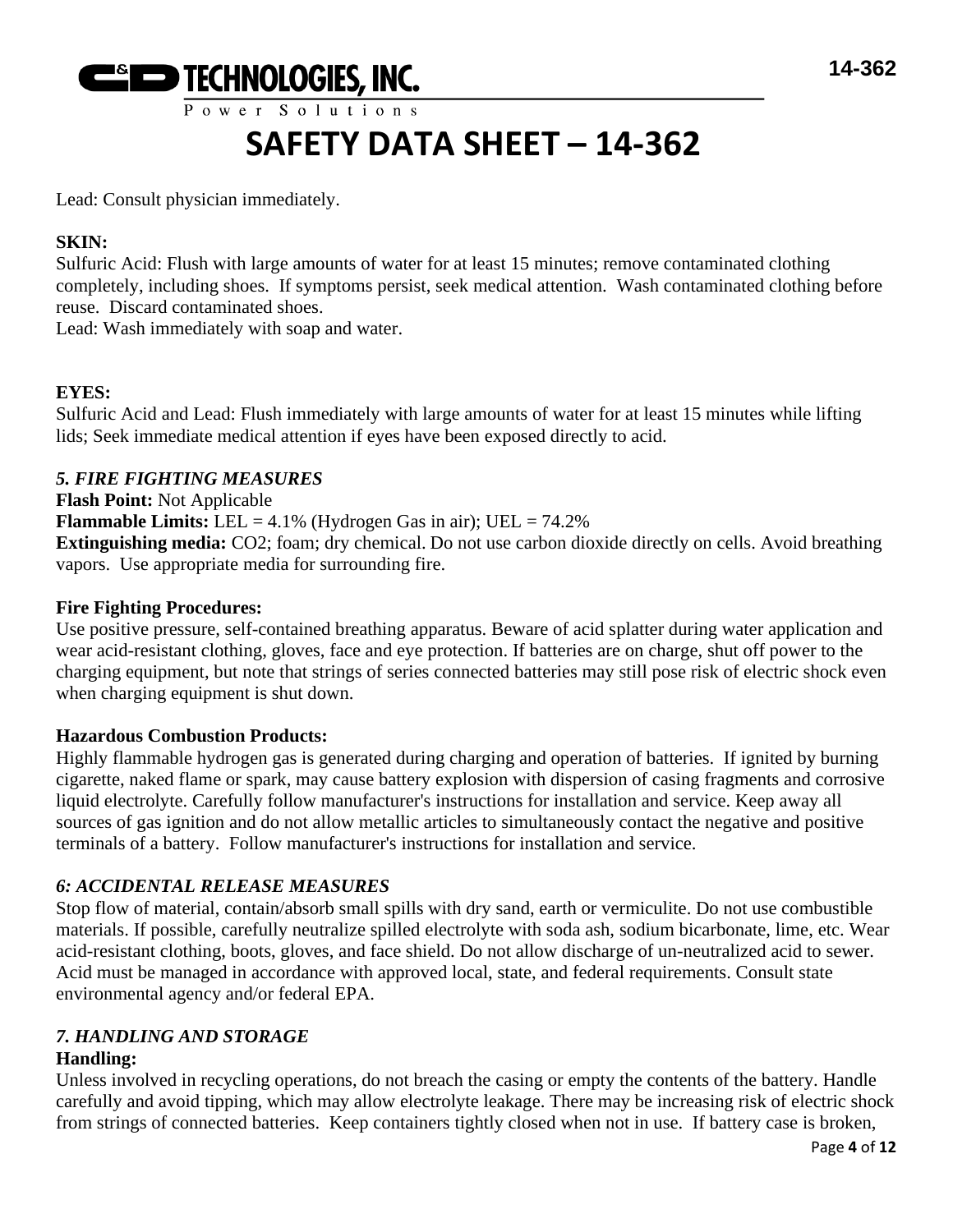

# **SAFETY DATA SHEET – 14-362**

avoid contact with internal components. Keep vent caps on and cover terminals to prevent short circuits. Place cardboard between layers of stacked automotive batteries to avoid damage and short circuits. Keep away from combustible materials, organic chemicals, reducing substances, metals, strong oxidizers and water. Use banding or stretch wrap to secure items for shipping.

#### **Storage:**

Store batteries under roof in cool, dry, well-ventilated areas separated from incompatible materials and from activities that may create flames, spark, or heat. Store on smooth, impervious surfaces provided with measures for liquid containment in the event of electrolyte spills. Keep away from metallic objects that could bridge the terminals on a battery and create a dangerous short-circuit.

#### **Charging:**

There is a possible risk of electric shock from charging equipment and from strings of series connected batteries, whether or not being charged. Shut-off power to chargers whenever not in use and before detachment of any circuit connections. Batteries being charged will generate and release flammable hydrogen gas. Charging space should be ventilated. Keep battery vent caps in position. Prohibit smoking and avoid creation of flames and sparks nearby. Wear face and eye protection when near batteries being charged.

# *8. EXPOSURE CONTROLS / PERSONAL PROTECTION*

| $\mathbf{L}$ approved $\mathbf{L}$ $\mathbf{L}$ and $\mathbf{L}$ and $\mathbf{L}$ | $1100.111111 = 1100.100011011011$ |              |                 |            |             |               |
|-----------------------------------------------------------------------------------|-----------------------------------|--------------|-----------------|------------|-------------|---------------|
| <b>INGREDIENTS</b>                                                                | <b>OSHA PEL</b>                   | <b>ACGIH</b> | <b>US NIOSH</b> | Quebec PEV | Ontario OEL | <b>EU OEL</b> |
| (Chemical/Common Names):                                                          |                                   |              |                 |            |             |               |
| Lead, Lead Compounds                                                              | 0.05                              | 0.05         | 0.05            | 0.05       | 0.05        | 0.15(b)       |
| Sulfuric Acid/Electrolyte                                                         |                                   | 0.2          |                 |            | 0.2         | 0.05(c)       |
| $(H_2SO_4/H_2O)$                                                                  |                                   |              |                 |            |             |               |
| Tin                                                                               | 2.0                               | 2.0          | 2.0             |            |             |               |
| Aluminum                                                                          | 15.0                              | 10.0         | 10.0            |            |             |               |
| Copper                                                                            | 1.0                               |              | 1.0             | 1.0        | 1.0(a)      | $0.1$ (b,e)   |

#### **Exposure Limits (mg/m<sup>3</sup> ) Note: N.E. = Not Established**

**(a)**As dusts/mists **(b)**As inhalable aerosol **(c)**Thoracic fraction

# **Engineering Controls (Ventilation):**

Store and handle in well-ventilated area. If mechanical ventilation is used, components must be acid-resistant. Handle batteries cautiously, do not tip to avoid spills. Make certain vent caps are on securely. If battery case is damaged, avoid bodily contact with internal components. Wear protective clothing, eye and face protection, when filling, charging or handling batteries. Do not allow metallic materials to simultaneously contact both the positive and negative terminals of the batteries. Charge batteries in areas with adequate ventilation. General dilution ventilation is acceptable.

# **Respiratory Protection (NIOSH/MSHA approved):**

None required under normal conditions. When concentrations of sulfuric acid mist are known to exceed PEL, use NIOSH or MSHA-approved respiratory protection.

# **Skin Protection:**

If battery case is damaged, use rubber or plastic acid-resistant gloves with elbow-length gauntlet, acid-resistant apron, clothing and boots.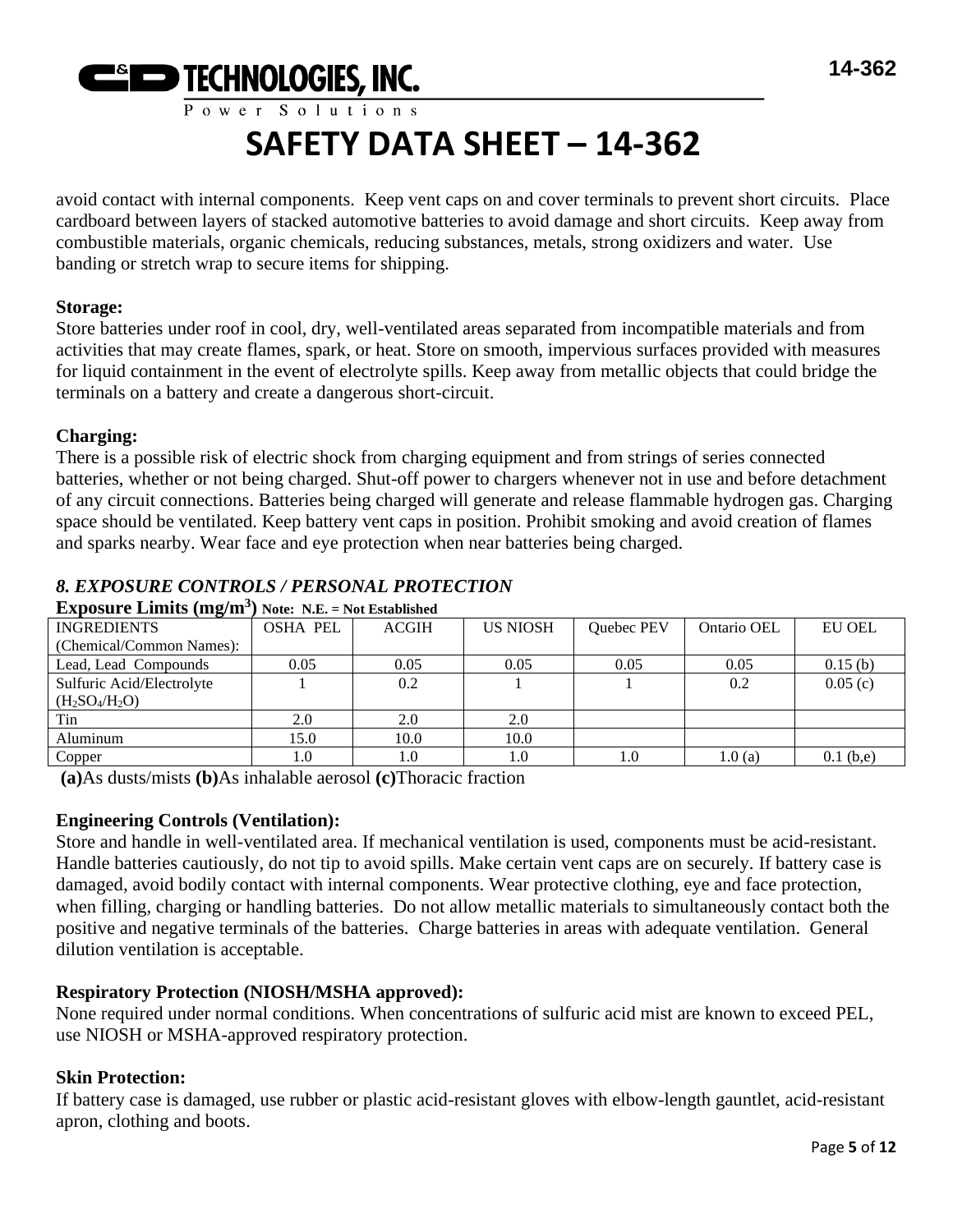

#### **Eye Protection:**

If battery case is damaged, use chemical goggles or face shield.

#### **Other Protection:**

In areas where water and sulfuric acid solutions are handled in concentrations greater than 1%, emergency eyewash stations and showers should be provided, with unlimited water supply. Chemically impervious apron and face shield recommended when adding water or electrolyte to batteries. Wash Hands after handling.

#### *9. PHYSICAL AND CHEMICAL PROPERTIES*

| Properties Listed Below are for Electrolyte:                                                       |               |                                                             |                               |
|----------------------------------------------------------------------------------------------------|---------------|-------------------------------------------------------------|-------------------------------|
| <b>Boiling Point:</b>                                                                              | N/A           | Specific Gravity (H2O = 1):   <b>1.300</b> +/- <b>0.010</b> |                               |
| <b>Melting Point:</b>                                                                              | N/A           | Vapor Pressure (mm Hg):                                     | N/A                           |
| Solubility in Water:                                                                               | 100%          | Vapor Density (AIR = 1): $\vert$                            | <b>Greater than 1</b>         |
| <b>Evaporation Rate:</b>                                                                           | Less than 1   | % Volatile by Weight:                                       | N/A                           |
| (Butyl Acetate $= 1$ )                                                                             |               |                                                             |                               |
| pH:                                                                                                | $\sim$ 1 to 2 | Flash Point:                                                | <b>Below room temperature</b> |
|                                                                                                    |               |                                                             | (as hydrogen gas)             |
| LEL (Lower Explosive                                                                               | 4%            | UEL (Upper Explosive Limit)   74% (Hydrogen)                |                               |
| Limit)                                                                                             | (Hydrogen)    |                                                             |                               |
| Manufactured article; no apparent odor. Electrolyte is a clear liquid with<br>Appearance and Odor: |               |                                                             |                               |
| a sharp, penetrating, pungent odor. Formed lead dioxide is dark brown in                           |               |                                                             |                               |
| color with a slight acidic odor.                                                                   |               |                                                             |                               |

#### *10. STABILITY AND REACTIVITY*

Stability: Stable X Unstable \_\_ This product is stable under normal conditions at ambient temperature.

**Conditions to Avoid:** Prolonged overcharge at high current; sources of ignition.

#### **Incompatibilities:** (materials to avoid)

Electrolyte: Contact with combustibles and organic materials may cause fire and explosion. Also reacts violently with strong reducing agents, metals, sulfur trioxide gas, strong oxidizers, and water. Contact with metals may produce toxic sulfur dioxide fumes and may release flammable hydrogen gas.

Lead compounds: Avoid contact with strong acids, bases, halides, halogenates, potassium nitrate,

permanganate, peroxides, nascent hydrogen, and reducing agents.

Arsenic compounds: strong oxidizers; bromine azide. NOTE: hydrogen gas can react with inorganic arsenic to form the highly toxic gas – arsine

#### **Hazardous Decomposition Products:**

Electrolyte: Sulfur trioxide, carbon monoxide, sulfuric acid mist, sulfur dioxide, hydrogen sulfide.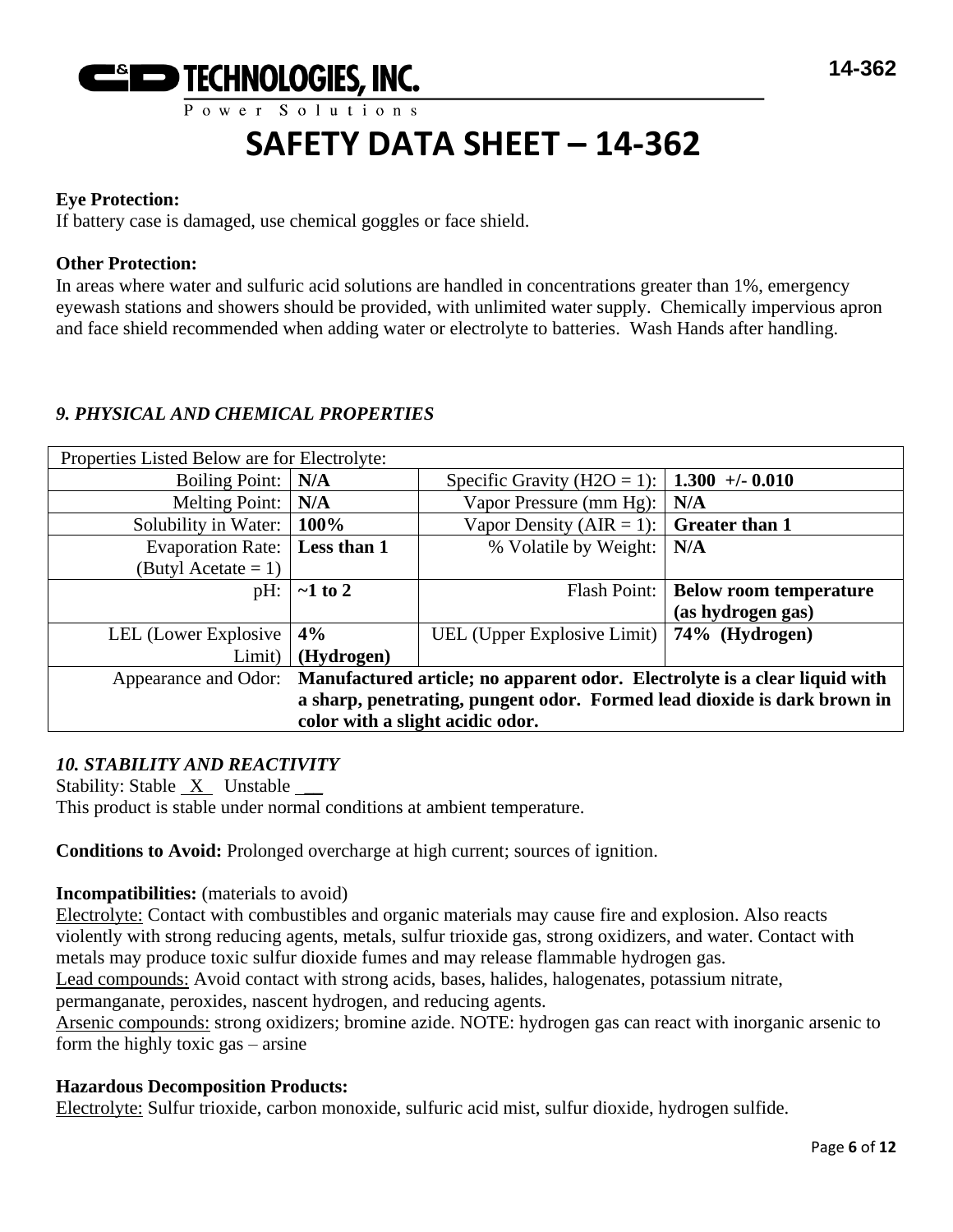

Lead compounds: Temperatures above the melting point are likely to produce toxic metal fume, vapor, or dust; contact with strong acid or base or presence of nascent hydrogen may generate highly toxic arsine gas.

### **Hazardous Polymerization:**

Will not occur

# *11. TOXICOLOGICAL INFORMATION*

# **Routes of Entry:**

Sulfuric Acid: Harmful by all routes of entry.

Lead Compounds: Hazardous exposure can occur only when product is heated, oxidized or otherwise processed or damaged to create dust, vapor or fume. The presence of nascent hydrogen may generate highly toxic arsine gas.

#### **Inhalation:**

Sulfuric Acid: Breathing of sulfuric acid vapors or mists may cause severe respiratory irritation. Lead Compounds: Inhalation of lead dust or fumes may cause irritation of upper respiratory tract and lungs.

#### **Ingestion:**

Sulfuric Acid: May cause severe irritation of mouth, throat, esophagus and stomach. Lead Compounds: Acute ingestion may cause abdominal pain, nausea, vomiting, diarrhea and severe cramping. This may lead rapidly to systemic toxicity and must be treated by a physician.

#### **Skin Contact:**

Sulfuric Acid: Severe irritation, burns and ulceration. Lead Compounds: Not absorbed through the skin. Arsenic compounds: Contact may cause dermatitis and skin hyperpigmentation

#### **Eye Contact:**

Sulfuric Acid: Severe irritation, burns, cornea damage, and blindness. Lead Compounds: May cause eye irritation.

#### **Effects of Overexposure - Acute:**

Sulfuric Acid: Severe skin irritation, damage to cornea, upper respiratory irritation. Lead Compounds: Symptoms of toxicity include headache, fatigue, abdominal pain, loss of appetite, muscular aches and weakness, sleep disturbances and irritability.

# **Effects of Overexposure - Chronic:**

Sulfuric Acid: Possible erosion of tooth enamel, inflammation of nose, throat & bronchial tubes. Lead Compounds: Anemia; neuropathy, particularly of the motor nerves, with wrist drop; kidney damage; reproductive changes in males and females. Repeated exposure to lead and lead compounds in the workplace may result in nervous system toxicity. Some toxicologists report abnormal conduction velocities in persons with blood lead levels of 50 μg/100 ml or higher. Heavy lead exposure may result in central nervous system damage, encephalopathy and damage to the blood-forming (hematopoietic) tissues.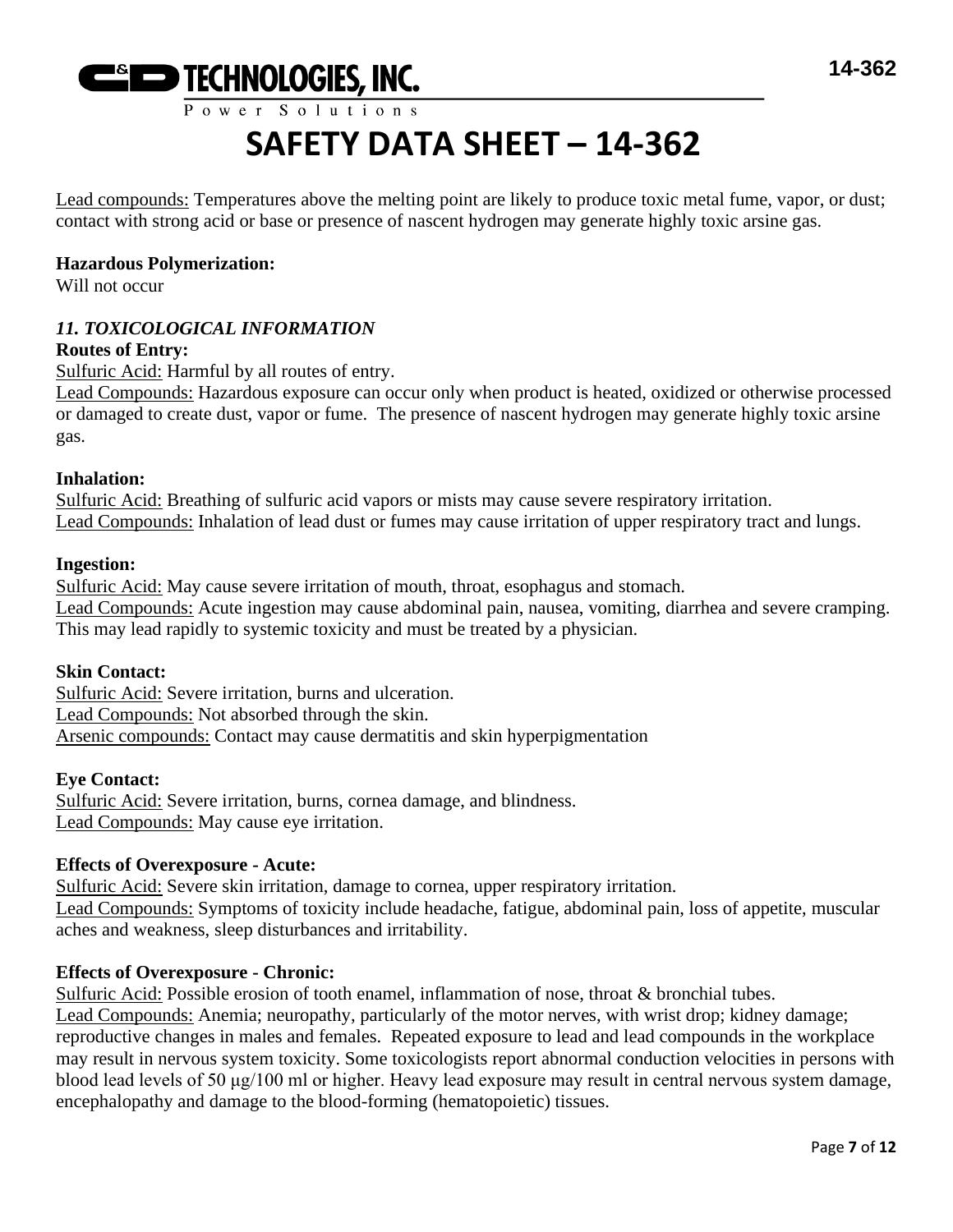

#### **Carcinogenicity:**

Sulfuric Acid: The International Agency for Research on Cancer (IARC) has classified "strong inorganic acid mist containing sulfuric acid" as a Category I carcinogen, a substance that is carcinogenic to humans. This classification does not apply to liquid forms of sulfuric acid or sulfuric acid solutions contained within a battery. Inorganic acid mist (sulfuric acid mist) is not generated under normal use of this product. Misuse of the product, such as overcharging, may result in the generation of sulfuric acid mist.

Lead Compounds: Lead is listed as a 2B carcinogen, likely in animals at extreme doses. Proof of carcinogenicity in humans is lacking at present.

Arsenic: Listed by National Toxicology Program (NTP), International Agency for Research on Cancer (IARC), OSHA and NIOSH as a carcinogen only after prolonged exposure at high levels.

#### **Medical Conditions Generally Aggravated by Exposure:**

Overexposure to sulfuric acid mist may cause lung damage and aggravate pulmonary conditions. Contact of sulfuric acid with skin may aggravate diseases such as eczema and contact dermatitis. Lead and its compounds can aggravate some forms of kidney, liver and neurologic diseases.

#### **Acute Toxicity:**

Inhalation LD50: Electrolyte: LC50 rat: 375 mg/m3; LC50: guinea pig: 510 mg/m3 Elemental Lead: Acute Toxicity Point Estimate  $= 4500$  ppmV (based on lead bullion)

Oral LD50: Electrolyte: rat: 2140 mg/kg Elemental lead: Acute Toxicity Estimate (ATE) = 500 mg/kg body weight (based on lead bullion)

#### **Additional Health Data:**

All heavy metals, including the hazardous ingredients in this product, are taken into the body primarily by inhalation and ingestion. Most inhalation problems can be avoided by adequate precautions such as ventilation and respiratory protection covered in Section 8. Follow good personal hygiene to avoid inhalation and ingestion: wash hands, face, neck and arms thoroughly before eating, smoking or leaving the work site. Keep contaminated clothing out of non-contaminated areas, or wear cover clothing when in such areas. Restrict the use and presence of food, tobacco and cosmetics to non-contaminated areas. Work clothes and work equipment used in contaminated areas must remain in designated areas and never taken home or laundered with personal non-contaminated clothing. This product is intended for industrial use only and should be isolated from children and their environment.

The 19<sup>th</sup> Amendment to EC Directive 67/548/EEC classified lead compounds, but not lead in metal form, as possibly toxic to reproduction. Risk phrase 61: May cause harm to the unborn child, applies to lead compounds, especially soluble forms.

# *12. ECOLOGICAL INFORMATION*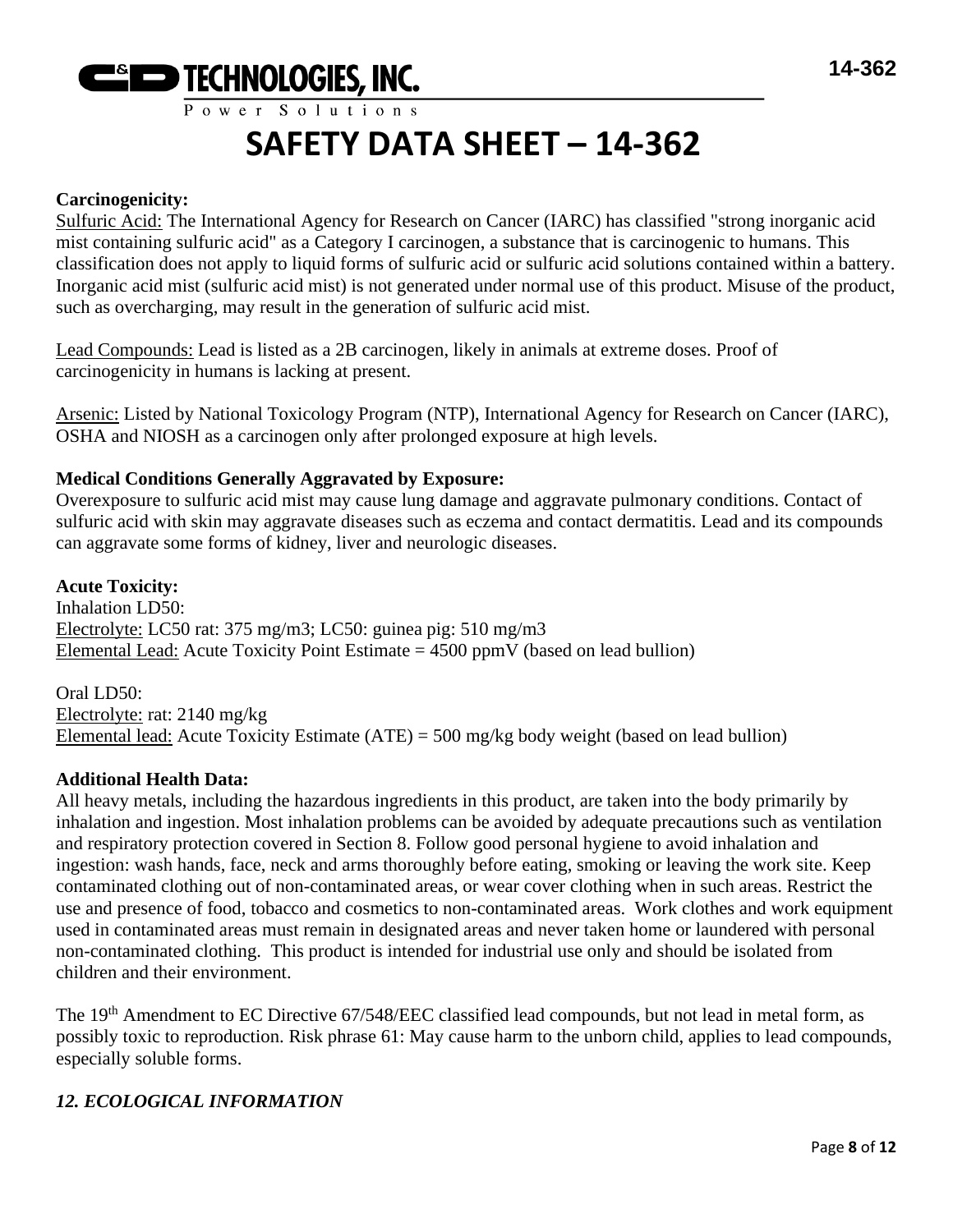

# **SAFETY DATA SHEET – 14-362**

**Environmental Fate:** lead is very persistent in soil and sediments. No data on environmental degradation. Mobility of metallic lead between ecological compartments is slow. Bioaccumulation of lead occurs in aquatic and terrestrial animals and plants but little bioaccumulation occurs through the food chain. Most studies include lead compounds and not elemental lead.

# **Environmental Toxicity:** Aquatic Toxicity:

Sulfuric acid: 24-hr LC50, freshwater fish (Brachydanio rerio): 82 mg/L 96 hr- LOEC, freshwater fish (Cyprinus carpio): 22 mg/L Lead: 48 hr LC50 (modeled for aquatic invertebrates): <1 mg/L, based on lead bullion

#### **Additional Information**

- · No known effects on stratospheric ozone depletion.
- · Volatile organic compounds: 0% (by Volume)
- · Water Endangering Class (WGK): NA

# *13. DISPOSAL CONSIDERATIONS (UNITED STATES)*

Spent batteries: Send to secondary lead smelter for recycling. Spent lead-acid batteries are not regulated as hazardous waste when the requirements of 40 CFR Section 266.80 are met. Spilled sulfuric acid is a characteristic hazardous waste; EPA hazardous waste number D002 (corrosivity) and D008 (lead).

Electrolyte: Place neutralized slurry into sealed acid resistant containers and dispose of as hazardous waste, as applicable. Large water diluted spills, after neutralization and testing, should be managed in accordance with approved local, state, and federal requirements. Consult state environmental agency and/or federal EPA.

Following local, State/Provincial, and Federal/National regulations applicable to end-of-life characteristics will be the responsibility of the end-user.

# *14. TRANSPORT INFORMATION*

#### **United States:**

Wet, non-spillable batteries do not need to be shipped and transported as fully-regulated Class 8 Corrosive hazardous materials / dangerous goods when tested, packaged and marked in accordance with the following regulations:

# **U.S. Hazardous Materials Regulations:** 49 CFR 173.159(f) and 49 CFR 173.159a

- The batteries are excepted from regulation if they have been tested in accordance with the vibration and pressure differential tests found in 49 CFR 173.159(f) and "rupture test" found at 49 CFR 173.159a;
- When offered for transport, the batteries must be protected against short circuits and securely packaged in accordance with 49 CFR 173.159a; and
- The batteries and outer packaging must be marked NON-SPILLABLE BATTERY or NON-SPILLABLE as required by 49 CFR 173.159a

**IATA Dangerous Goods Regulations:** Packing Instruction 872 and Special Provision A67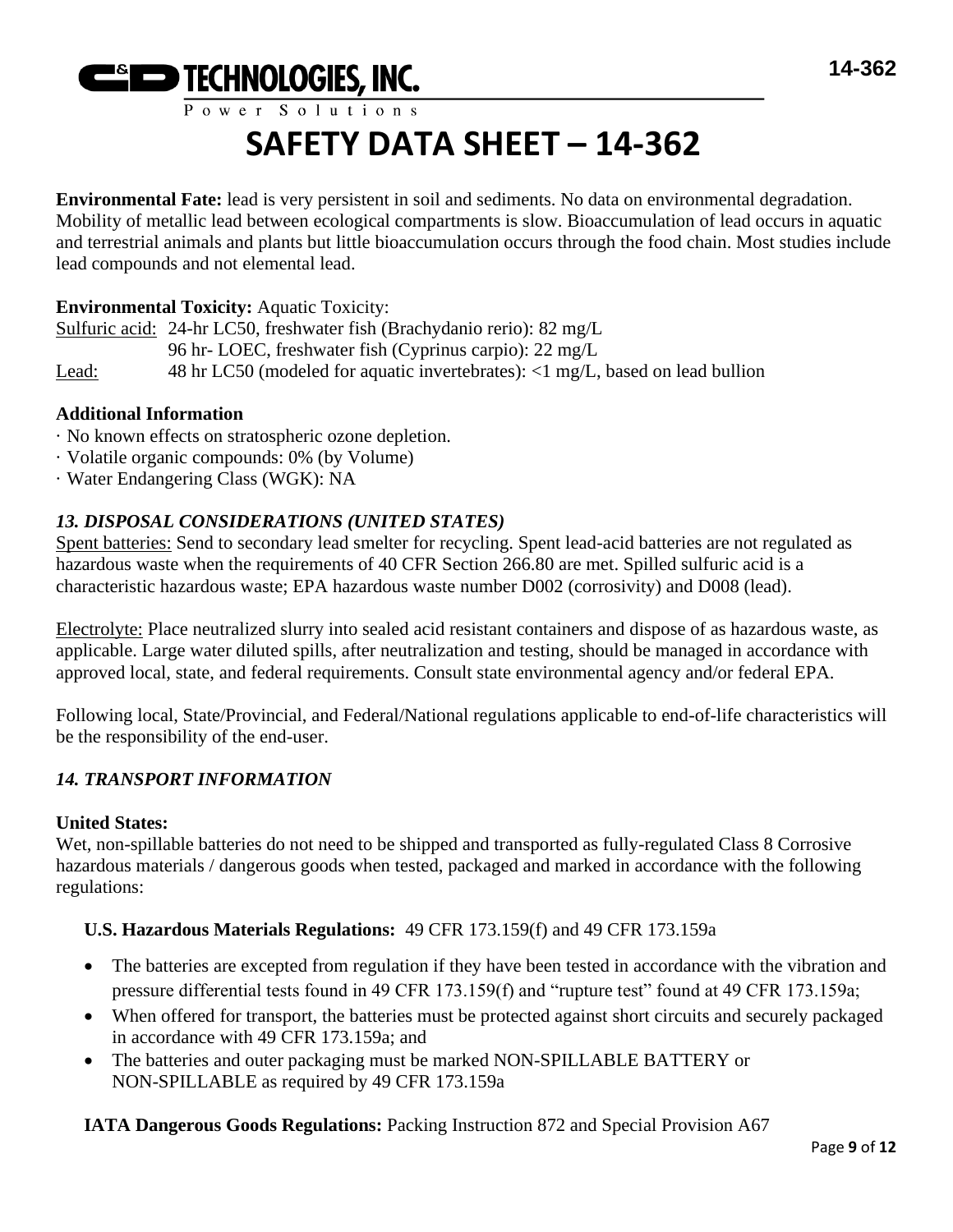**EGIED TECHNOLOGIES, INC.** Power Solutions

# **SAFETY DATA SHEET – 14-362**

- The batteries are excepted from regulation if they have been tested in accordance with the vibration and pressure differential tests found in Packing Instruction 872 and "rupture test" found in Special Provision A67 of the International Air Transport Association (IATA) Dangerous Goods Regulations
- When offered for transport, the batteries must be protected against short circuits and securely packaged in accordance with Special Provision A67.
- The words "Not Restricted" and "Special Provision A67" must be included in the description of the substance on the Air Waybill when an Air Waybill is issued.

**IMDG Code:** Special Provision 238.1 and 238.2

- The batteries are excepted from regulation if they have been tested in accordance with the vibration and pressure differential tests and "rupture test" found in Special Provision 238.1 and 238.2.
- When offered for transport, the batteries must be protected against short circuits and securely packaged in accordance with Special Provision 238.1 and 238.2.

If the regulations listed above are not met, then Batteries, wet, nonspillable (UN2800) are regulated as Class 8 Corrosive hazardous materials / dangerous goods by the U.S. Department of Transportation (DOT) and international dangerous goods regulatory authorities pursuant to the IATA Dangerous Goods Regulations and IMDG Code.

# *15. REGULATORY INFORMATION*

# **UNITED STATES:**

# **EPCRA Sections 302, 304, 311 & 312**

Lead-acid batteries do **NOT** meet the OSHA definition of an "article" (US EPA, Oct. 1998). The lead and acid that compose these batteries must be included when determining the various thresholds for these EPCRA section regulations. The acid in lead-acid batteries is **Sulfuric Acid**, which is an Extremely Hazardous Substance (EHS). The following table outlines the applicable EPCRA Sections and their respective thresholds for **Sulfuric Acid**:

| <b>EPCRA Sections - Sulfuric Acid</b>             | <b>Thresholds</b>     |
|---------------------------------------------------|-----------------------|
| 302 - Emergency Planning Notification             | TPQ $\geq$ 1,000 lbs. |
| 304 - Emergency Release Notification              | $RQ \ge 1,000$ lbs.   |
| 311 - MSDS Reporting                              | *TPO $\geq$ 500 lbs.  |
| 312 - Chemical Inventory Reporting (i.e. Tier II) | *TPQ $\geq$ 500 lbs.  |

# **\*The reporting threshold for Sulfuric Acid is ≥ the designated TPQ or 500 lbs, whichever is less.**

The lead used in lead-acid batteries does not qualify for any OSHA or EPCRA exemptions. Lead is not an EHS, and the following table outlines the applicable EPCRA Sections and their respective thresholds for **lead**: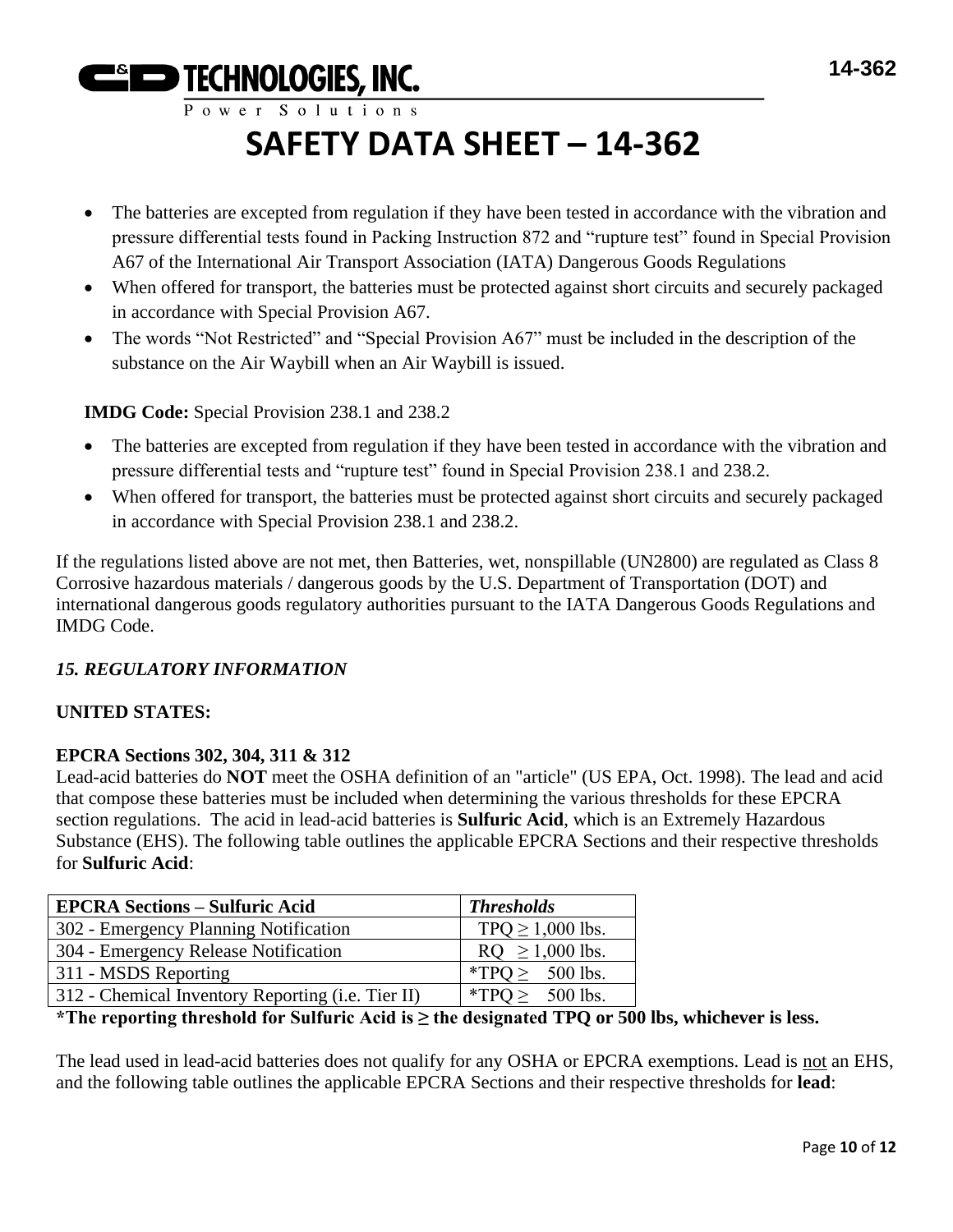

# **SAFETY DATA SHEET – 14-362**

| <b>EPCRA Sections - Lead</b>                      | <b>Thresholds</b>  |
|---------------------------------------------------|--------------------|
| 311 - MSDS Reporting                              | $\geq 10,000$ lbs. |
| 312 - Chemical Inventory Reporting (i.e. Tier II) | $\geq$ 10,000 lbs. |

#### **EPCRA Section 313**

The reporting of lead and sulfuric acid (and their releases) in lead-acid batteries used in cars, trucks, most cranes, forklifts, locomotive engines, and aircraft for the purposes of EPCRA Section 313 is not required. Leadacid batteries used for these purposes are exempt for Section 313 reporting per the "Motor Vehicle Exemption." See page B-22 of the *U.S. EPA Guidance Document for Lead and Lead Compound Reporting under EPCRA Section 313* for additional information of this exemption.

#### **TSCA:**

TSCA Section 8b – Inventory Status: All chemicals comprising this product are either exempt or listed on the TSCA Inventory.

TSCA Section 12b (40 CFR Part 707.60(b)) No notice of export will be required for articles, except PCB articles, unless the Agency so requires in the context of individual section 5, 6, or 7 actions.

TSCA Section 13 (40 CFR Part 707.20): No import certification required (EPA 305-B-99-001, June 1999, Introduction to the Chemical Import Requirements of the Toxic Substances Control Act, Section IV.A)

**RCRA:** Spent Lead Acid Batteries are subject to streamlined handling requirements when managed in compliance with 40 CFR section 266.80 or 40 CFR part 273. Waste sulfuric acid is a characteristic hazardous waste; EPA hazardous waste number D002 (corrosivity) and D008 (lead).

#### **STATE REGULATIONS (US):**

#### \***Proposition 65 Warning**

**Battery posts, terminals and related accessories contain lead and lead compounds, chemicals known to the state of California to cause cancer and reproductive harm. Wash hands after handling.**

\*Battery companies not party to the 1999 consent judgment with Mateel Environmental Justice Foundation should include a Proposition 65 Warning that complies with the current version of Proposition 65.

#### **INTERNATIONAL REGULATIONS:**

Distribution into Quebec to follow Canadian Controlled Product Regulations (CPR) 24(1) and 24(2).

Distribution into the EU to follow applicable Directives to the Use, Import/Export of the product as-sold.

#### *16. OTHER INFORMATION*

NFPA Hazard Rating for sulfuric acid: Flammability (Red)  $= 0$ Health (Blue) =  $3$